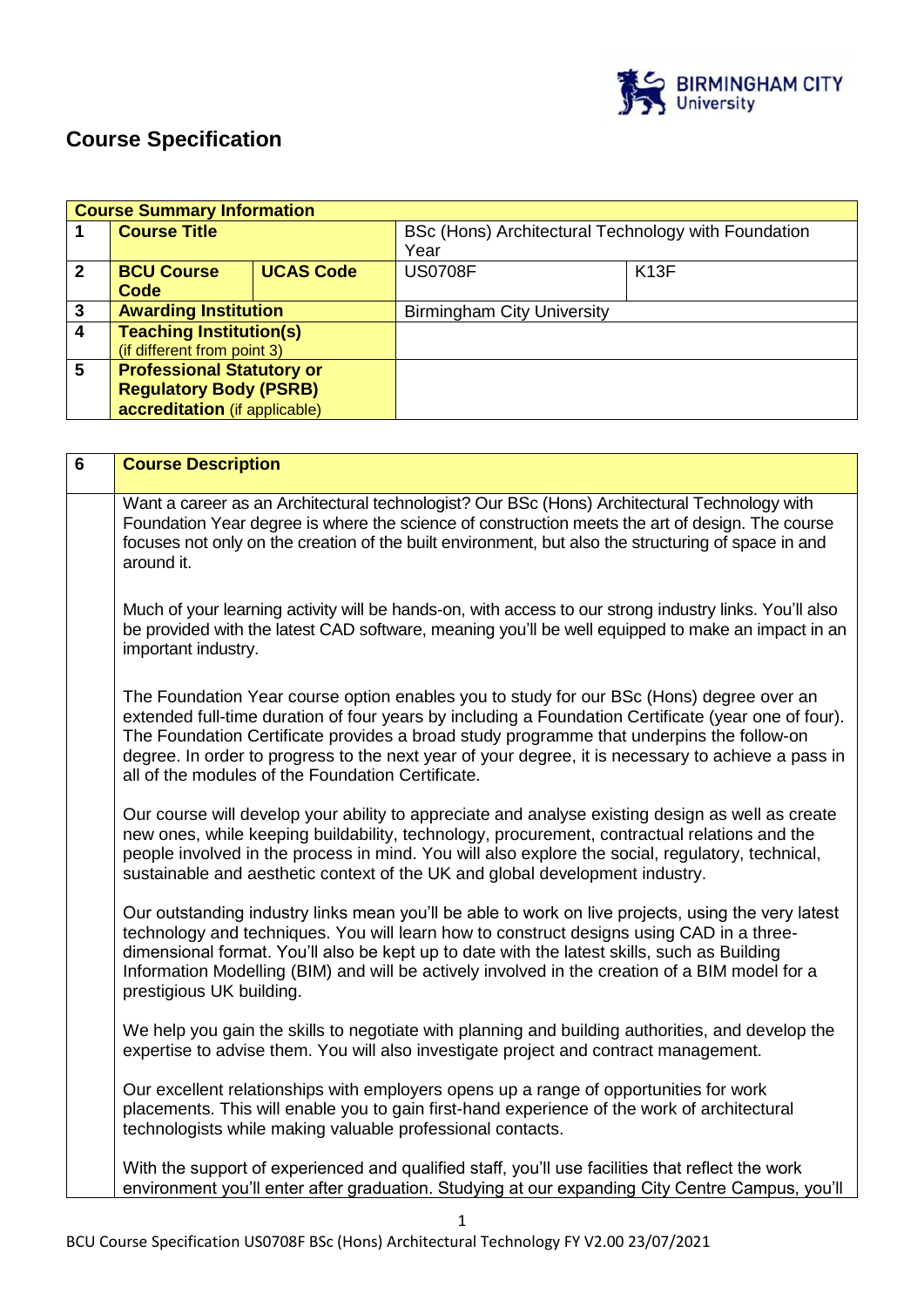

be immersed in a creative environment with the chance to be inspired by the urban architecture of Birmingham.

The city plays host to regular festivals that celebrate architecture, including the Birmingham Architecture Festival and Still Walking, so there are lots of opportunities to explore the possibilities and potential of the built environment.

Regular field trips to construction projects throughout the Midlands will add further colour and relevance to your studies as you gain inspiration from a variety of landscapes and settings.

|                | <b>Course Awards</b>                                           |              |                                  |  |
|----------------|----------------------------------------------------------------|--------------|----------------------------------|--|
| 7a             | <b>Name of Final Award</b>                                     | <b>Level</b> | <b>Credits</b><br><b>Awarded</b> |  |
|                | Bachelor of Science with Honours Architectural Technology      | 6            | 480                              |  |
|                | Bachelor of Science with Honours Architectural Technology with | 6            | 600                              |  |
|                | <b>Professional Placement Year</b>                             |              |                                  |  |
| 7 <sub>b</sub> | <b>Exit Awards and Credits Awarded</b>                         |              |                                  |  |
|                | <b>Foundation Certificate Built Environment</b>                | 3            | 120                              |  |
|                | Certificate of Higher Education Architectural Technology       | 4            | 240                              |  |
|                | Diploma of Higher Education Architectural Technology           | 5            | 360                              |  |
|                | Bachelor of Science Architectural Technology                   | 6            | 420                              |  |

| <b>Derogation from the University Regulations</b> |
|---------------------------------------------------|
| Not applicable                                    |

| <b>Delivery Patterns</b><br>9                                                  |                    |         |                |  |  |
|--------------------------------------------------------------------------------|--------------------|---------|----------------|--|--|
| <b>Mode(s) of Study</b><br><b>Duration of Study</b><br>Code<br><b>Location</b> |                    |         |                |  |  |
| Full Time                                                                      | <b>City Centre</b> | 4 vears | <b>US0708F</b> |  |  |
| With Professional                                                              | <b>City Centre</b> | 5 vears | <b>US1136</b>  |  |  |
| <b>Placement Year</b>                                                          |                    |         |                |  |  |

#### **10 Entry Requirements**

The admission requirements for this course are stated on the course page of the BCU website at <https://www.bcu.ac.uk/> or may be found by searching for the course entry profile located on the UCAS website.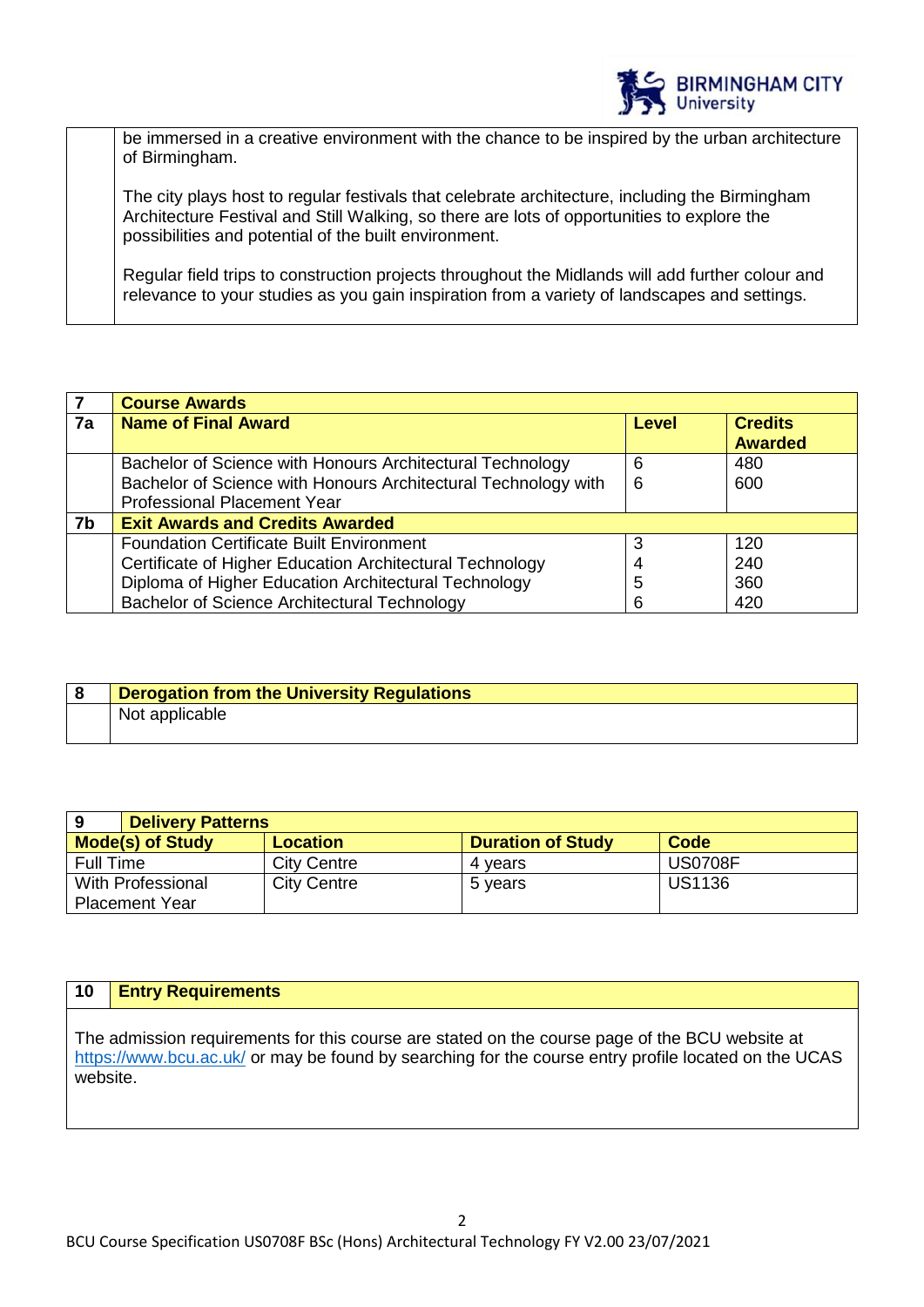

| 11                      | <b>Course Learning Outcomes</b>                                                                                                                                                                                                                                                                                            |
|-------------------------|----------------------------------------------------------------------------------------------------------------------------------------------------------------------------------------------------------------------------------------------------------------------------------------------------------------------------|
|                         | <b>Knowledge and Understanding</b>                                                                                                                                                                                                                                                                                         |
|                         |                                                                                                                                                                                                                                                                                                                            |
| $\mathbf{1}$            | Develop an awareness of key concepts and techniques within the built environment (L3<br>outcome).                                                                                                                                                                                                                          |
| $\overline{2}$          | Recognise the legal, ethical and practical requirements within the built environment and wider<br>society (L3 outcome).                                                                                                                                                                                                    |
| $\overline{\mathbf{3}}$ | Construction materials and technology relating to a wide range of building and civil engineering<br>projects with appropriate regard for accessibility, health and safety and environmental<br>responsibility.                                                                                                             |
| $\overline{\mathbf{4}}$ | Information and communication technology including the use the use of standard software, and<br>a range of industry specific software.                                                                                                                                                                                     |
| $5\phantom{1}$          | The English legal system. The broad range of legislative, common and contract law, health<br>and safety, accessibility and environmental responsibility.                                                                                                                                                                   |
| $6\phantom{a}$          | Operating in a professional and business environment. Including the various local, national and<br>international agenda that impact and have impacted on that; management and professional<br>theories; relationship management and business skills; and requirements and benefits of<br>effective information production. |
|                         | <b>Cognitive and Intellectual Skills</b>                                                                                                                                                                                                                                                                                   |
| $\overline{7}$          | Demonstrate problem solving techniques through the application of theoretical and technical<br>skills (L3 outcome).                                                                                                                                                                                                        |
| 8                       | Locate and analyse from a range of appropriate sources and information to support a coherent<br>argument (L3 outcome).                                                                                                                                                                                                     |
| $\boldsymbol{9}$        | Analyse, critically evaluate and produce a sophisticated synthesis of economic technical and<br>legal principles and concepts, exposing the weaknesses of solutions and presenting a<br>reasoned best choice.                                                                                                              |
| 10                      | Apply economic, technical, legal and other knowledge theories and concepts to a diverse range<br>of practical issues and problems, making critical judgements about differing approaches to<br>solving for those issues and problems.                                                                                      |
| 11                      | Transfer learning study skills to new fields of the course discipline.                                                                                                                                                                                                                                                     |
| 12                      | Use proficiently information and materials from a variety of sources.                                                                                                                                                                                                                                                      |
|                         | <b>Practical and Professional Skills</b>                                                                                                                                                                                                                                                                                   |
| 13                      | Apply quantitative methods to solve practical problems in a general context (L3 outcome).                                                                                                                                                                                                                                  |
| 14                      | Undertake the practice of an Architectural Technologist in a professional and competent<br>manner with due regard for own and others' health and safety.                                                                                                                                                                   |
| 15                      | Act independently in constructing own learning models, plan and undertake tasks including<br>working to deadlines and accept responsibility for own learning decisions, and reflect on and<br>appraise learning needs and adopt appropriate learning strategies.                                                           |
| 16                      | Apply, with guidance, speculation and exploration, effective and appropriate methodologies to<br>a major active learning project using primary and secondary paper and electronic sources.                                                                                                                                 |
| 17                      | Identify accurately and proficiently the issues which require research, and draw independent<br>conclusions based on rigorous, analytical and critical assessment of argument, opinion and<br>data.                                                                                                                        |
| 18                      | Collect relevant information, assimilate knowledge, marshal a coherent and rational argument<br>and relate theory to practice.                                                                                                                                                                                             |
|                         | <b>Key Transferable Skills</b>                                                                                                                                                                                                                                                                                             |
| 19                      | Manage time, prioritise activities and work effectively as an individual and as part of a group<br>(L3 outcome).                                                                                                                                                                                                           |
| 20                      | Reflect constructively on your own practice and that of others (L3 outcome).                                                                                                                                                                                                                                               |
| 21                      | Understand and use with expertise and precision, both orally and in writing, the English                                                                                                                                                                                                                                   |
|                         | language in relation to issues within construction and property. Being able to effectively                                                                                                                                                                                                                                 |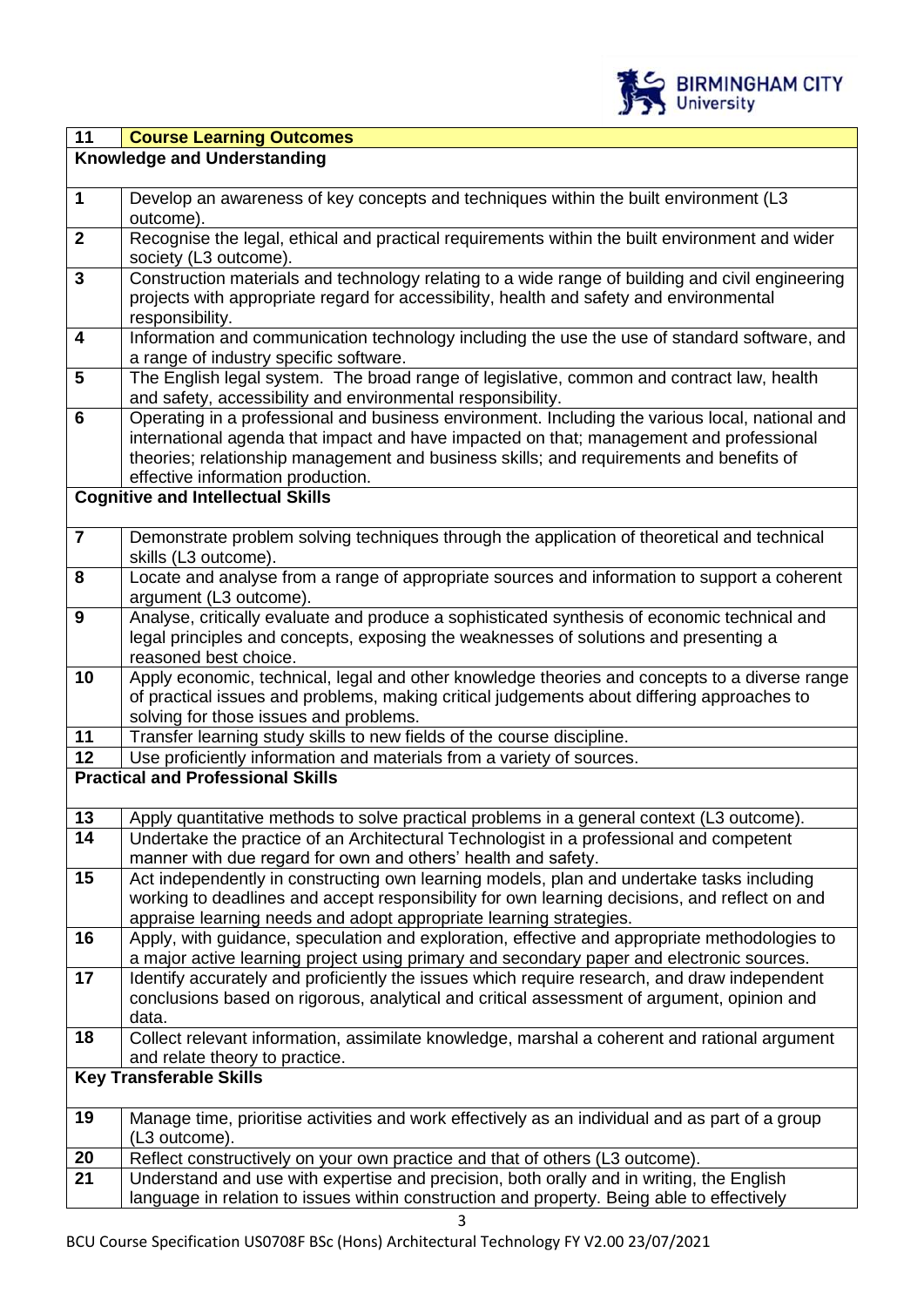

|    | communicate ideas and concepts to a range of people in oral, graphical and written formats as<br>appropriate.                                                                                                                                |
|----|----------------------------------------------------------------------------------------------------------------------------------------------------------------------------------------------------------------------------------------------|
| 22 | Engage with and manage own learning experience. Show self-awareness and confidence in<br>managing one's self, workload and time; be self-reliant, reflective, and constructively self-<br>critical; and work with and relate well to others. |
| 23 | Engage with own learning pathway to enhance career opportunities and begin to plan own<br>career path.                                                                                                                                       |
| 24 | Access, manage and make appropriate use of relevant information using appropriate<br>Information and Communication Technology to locate, manage and manipulate, and present<br>that information.                                             |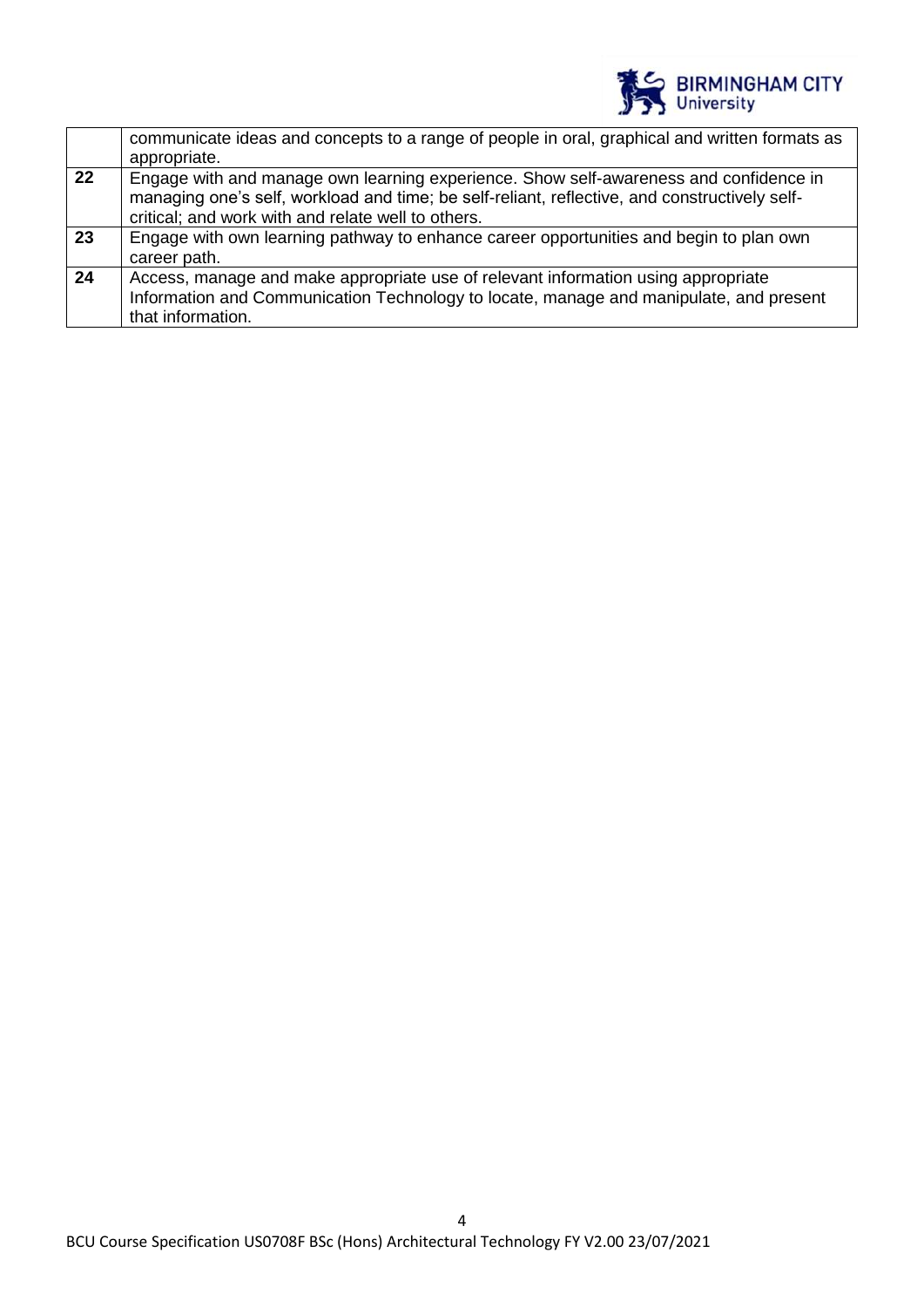

## **12 Course Requirements**

#### **12a Level 3:**

*In order to complete this course a student must successfully complete all the following CORE modules (totalling 120 credits):*

| <b>Module Code</b> | <b>Module Name</b>                            | <b>Credit Value</b> |
|--------------------|-----------------------------------------------|---------------------|
| <b>BNV3003</b>     | <b>Built Environment Context and Practice</b> | 20                  |
| <b>BNV3006</b>     | <b>Building Technology</b>                    | <b>20</b>           |
| <b>BNV3004</b>     | <b>Foundation Computing</b>                   | 20                  |
| <b>BNV3005</b>     | <b>Quantitative Methods</b>                   | <b>20</b>           |
| <b>BNV3001</b>     | <b>Academic and Personal Study Skills</b>     | 20                  |
| <b>BNV3002</b>     | <b>Independent Practice</b>                   | 20                  |

**Level 4:**

*In order to complete this course a student must successfully complete all the following CORE modules (totalling 120 credits):*

| <b>Module Code</b> | <b>Module Name</b>                                                | <b>Credit Value</b> |
|--------------------|-------------------------------------------------------------------|---------------------|
| <b>BNV4103</b>     | <b>Built Environment Technology 1</b>                             | <b>20</b>           |
| <b>BNV4104</b>     | Integrated Digital Design - Residential                           | 20                  |
| <b>BNV4110</b>     | <b>Professional Environmental and Materials</b><br><b>Science</b> | <b>20</b>           |
| <b>BNV4108</b>     | Law                                                               | 20                  |
| BNV4XXX            | <b>Architectural Design</b>                                       | 40                  |

**Level 5:**

*In order to complete this course a student must successfully complete all the following CORE modules (totalling 120 credits):*

| <b>Module Code</b> | <b>Module Name</b>                          | <b>Credit Value</b> |
|--------------------|---------------------------------------------|---------------------|
|                    |                                             |                     |
| <b>BNV5128</b>     | <b>Built Environment Technology 2</b>       | 20                  |
| <b>BNV5113</b>     | Integrated Digital Design - Commercial      | 20                  |
| <b>BNV5125</b>     | <b>Design Practice</b>                      | 20                  |
| <b>BNV5126</b>     | <b>Advanced Design and Surveying Skills</b> | 20                  |
|                    |                                             |                     |
|                    | <b>Technological Design</b>                 | 40                  |
| BNV5XXX            |                                             |                     |
|                    |                                             |                     |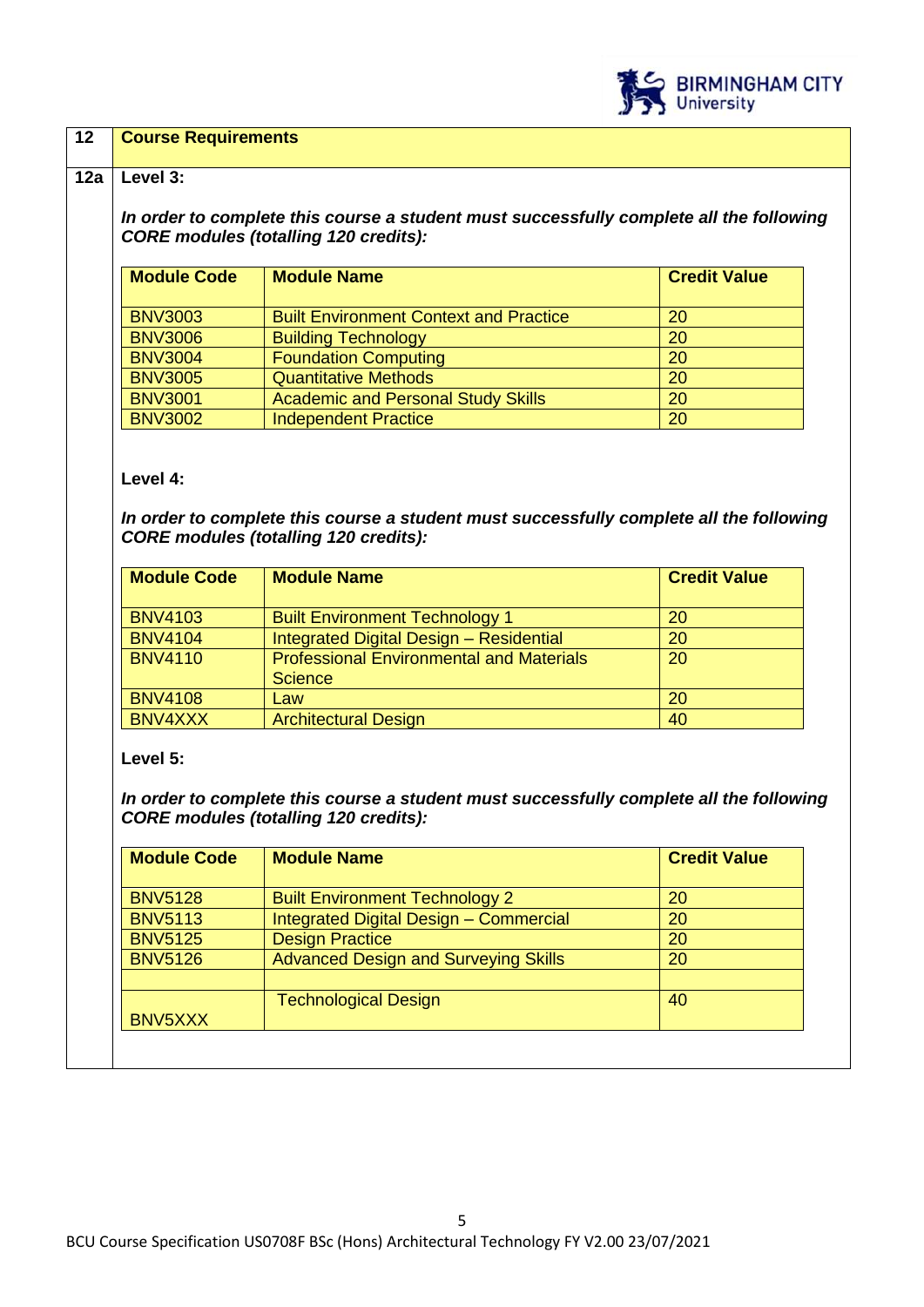

## **Professional Placement Year (optional)**

*In order to qualify for the award of Bachelor of Science with Honours Architectural Technology with Foundation Year and Professional Placement Year, a student must successfully complete all of the modules listed as well as the following Level 5 module:*

| <b>Module Code</b> | <b>Module Name</b>            | <b>Credit Value</b> |
|--------------------|-------------------------------|---------------------|
| <b>PPY5004</b>     | <b>Professional Placement</b> | 120                 |

# **Level 6:**

*In order to complete this course a student must successfully complete all the following CORE modules (totalling 120 credits):*

| <b>Module Code</b> | <b>Module Name</b>                              | <b>Credit Value</b> |
|--------------------|-------------------------------------------------|---------------------|
| <b>BNV6136</b>     | <b>Research in Practice</b>                     | -20                 |
| <b>BNV6125</b>     | Professionalism and Citizenship                 | 20                  |
| <b>BNV6128</b>     | <b>Urban Design Practice in Context</b>         | 20                  |
| <b>BNV6200</b>     | Individual Honours Project                      | 40                  |
| <b>BNV6133</b>     | Digital Design Practice with Existing Buildings | 20                  |
|                    |                                                 |                     |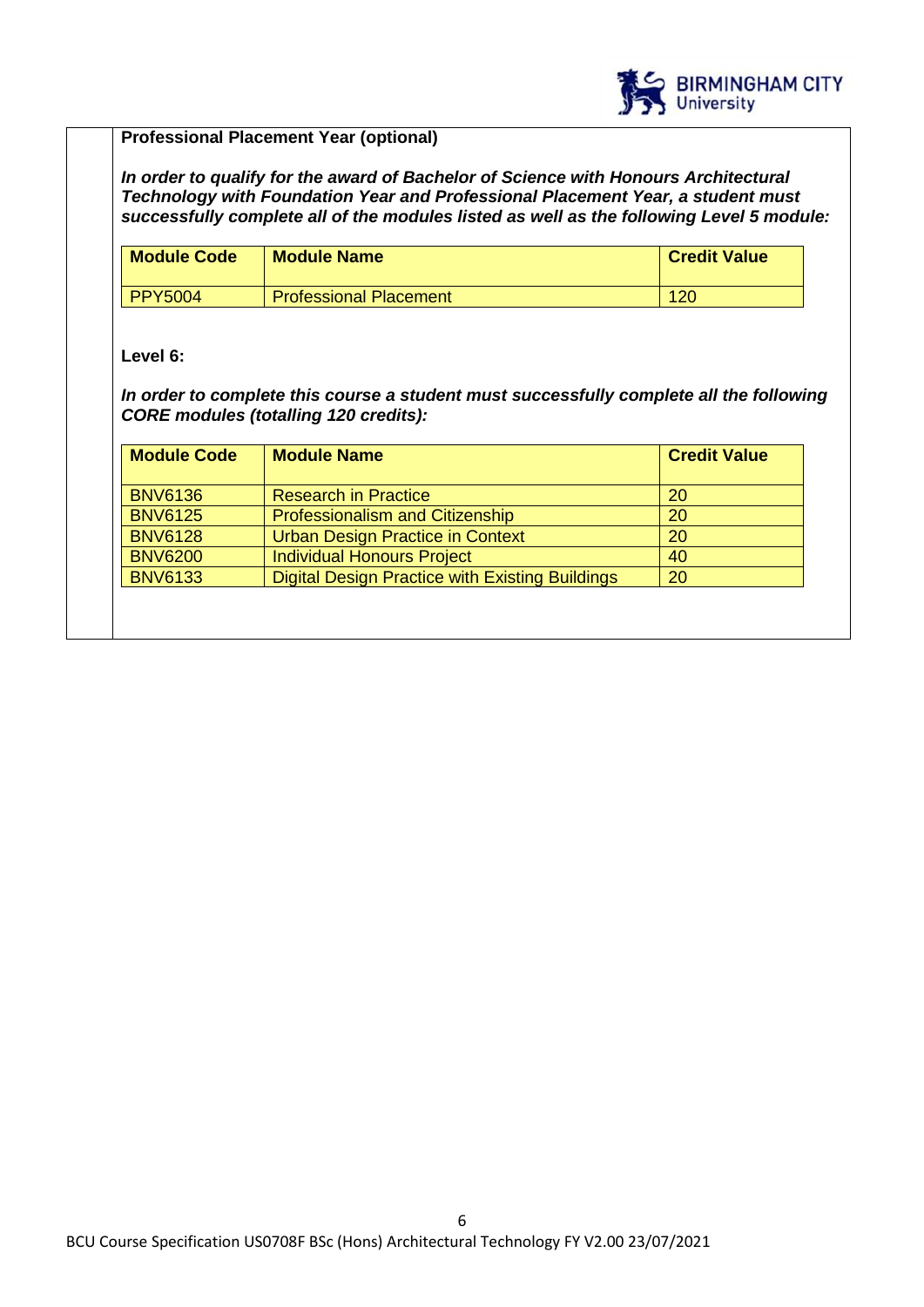

# **12b Structure Diagram**

#### **Full time**

# **Level 3 – Year 1**

| <b>SEMESTER ONE</b>                         | <b>SEMESTER TWO</b>                        |
|---------------------------------------------|--------------------------------------------|
| Core                                        | Core                                       |
| BNV3003: Built Environment Context and      | BNV3006: Building Technology (20 credits)  |
| Practice (20 credits)                       | BNV3005: Quantitative Methods (20 credits) |
| BNV3001: Academic and Personal Study Skills | BNV3002: Independent Practice (20 credits) |
| (20 credits)                                |                                            |
| BNV3004: Foundation Computing (20 credits)  |                                            |

# **Level 4 – Year 2**

| <b>SEMESTER ONE</b>                                                                  | <b>SEMESTER TWO</b>                                                                                                                  |
|--------------------------------------------------------------------------------------|--------------------------------------------------------------------------------------------------------------------------------------|
| Core                                                                                 | Core                                                                                                                                 |
| BNV4103: Built Environment Technology 1<br>(20 credits)<br>BNV4108: Law (20 credits) | <b>BNV4110: Professional Environmental Materials</b><br>and Science (20 credits)<br>BNV4104: Integrated Digital Design - Residential |
|                                                                                      | (20 credits)                                                                                                                         |
| Architectural Design (40 credits)                                                    |                                                                                                                                      |

# **Level 5 – Year 3**

| <b>SEMESTER ONE</b>                                                                                      | <b>SEMESTER TWO</b>                                                                                                                      |
|----------------------------------------------------------------------------------------------------------|------------------------------------------------------------------------------------------------------------------------------------------|
| Core<br>BNV5128: Built Environment Technology 2<br>(20 credits)<br>BNV5125: Design Practice (20 credits) | Core<br>BNV5113: Integrated Digital Design -<br>Commercial (20 credits)<br>BNV5126: Advanced Design and Surveying Skills<br>(20 credits) |
|                                                                                                          | Technological Design (40 credits)                                                                                                        |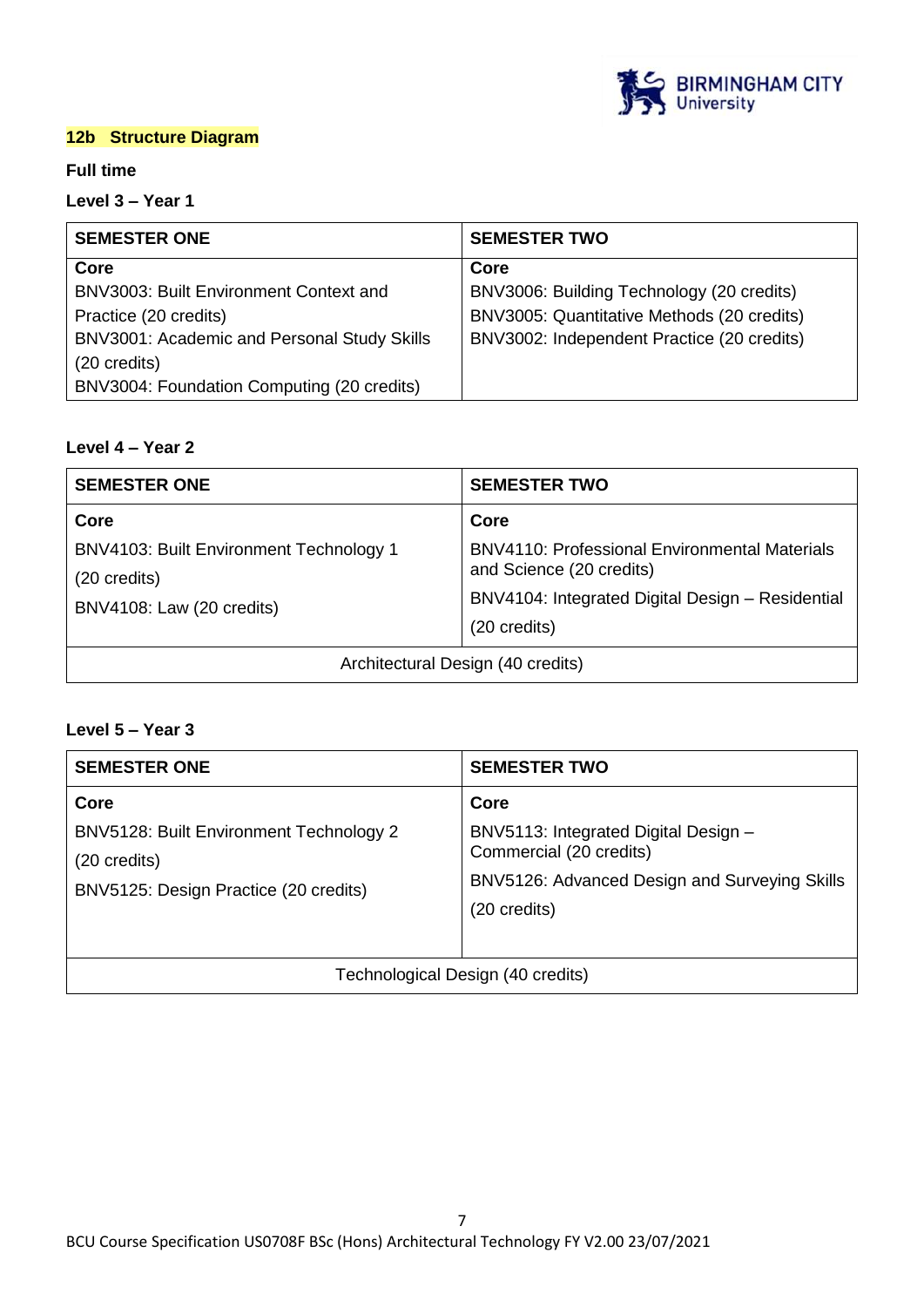

# **Professional Placement – Year 4 (optional)**

# **Professional Placement Module 120 credits**

# **Level 6 – Year 5**

| <b>SEMESTER ONE</b>                                                      | <b>SEMESTER TWO</b>                        |
|--------------------------------------------------------------------------|--------------------------------------------|
| Core                                                                     | Core                                       |
| BNV6128: Urban Design Practice in Context                                | BNV6136: Research in Practice (20 credits) |
| $(20 \text{ credits})$                                                   | BNV6125 Professionalism and Citizenship    |
| BNV6133: Digital Design Practice with Existing<br>Buildings (20 credits) | (20 credits)                               |
| BNV6200: Individual Honours Project (40 credits)                         |                                            |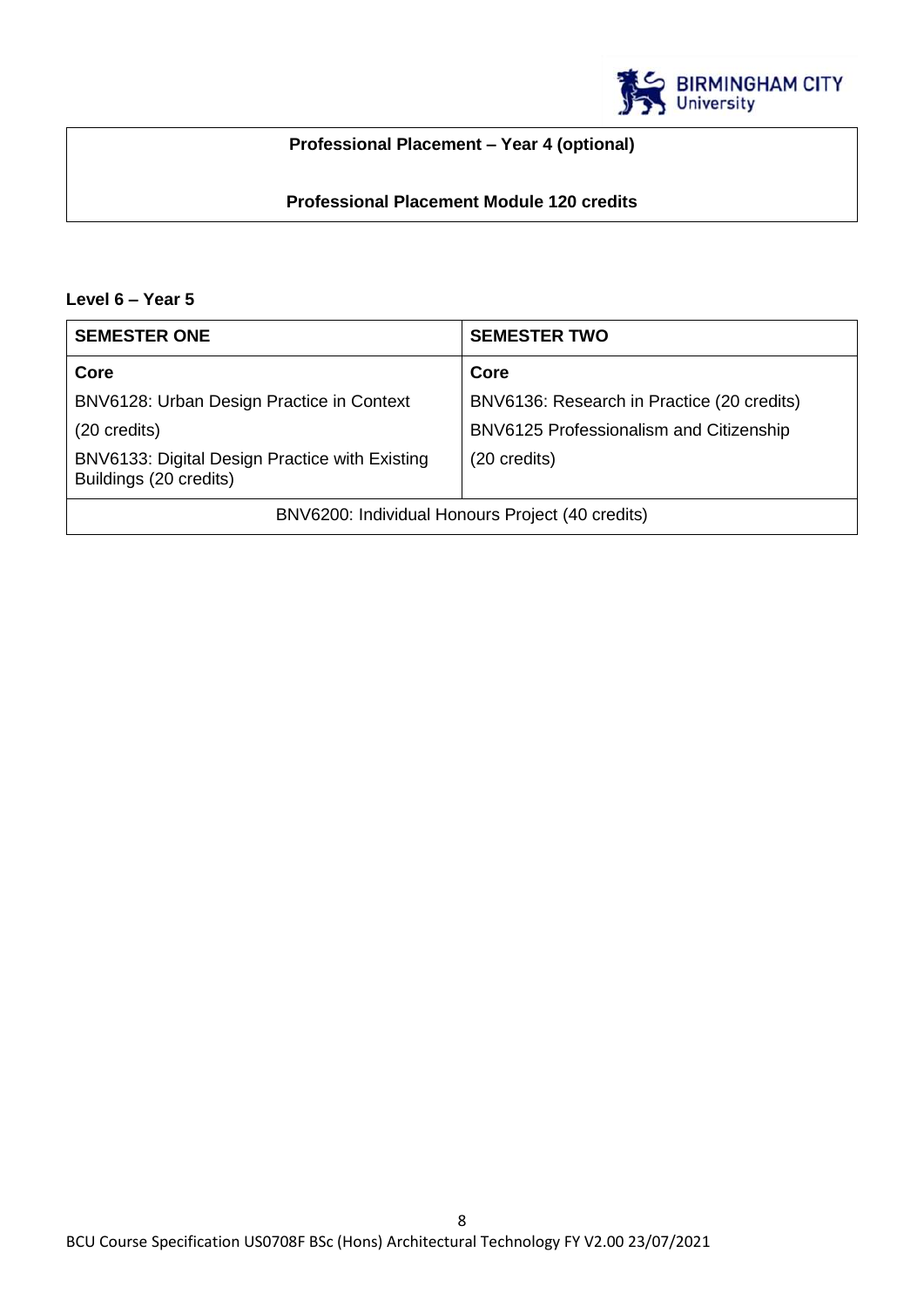

## **13 Overall Student Workload and Balance of Assessment**

Overall student *workload* consists of class contact hours, independent learning and assessment activity, with each credit taken equating to a total study time of around 10 hours. While actual contact hours may depend on the optional modules selected, the following information gives an indication of how much time students will need to allocate to different activities at each level of the course.

- *Scheduled Learning* includes lectures, practical classes and workshops, contact time specified in timetable
- *Directed Learning* includes placements, work-based learning, external visits, on-line activity, Graduate+, peer learning
- *Private Study* includes preparation for exams

The *balance of assessment* by mode of assessment (e.g. coursework, exam and in-person) depends to some extent on the optional modules chosen by students. The approximate percentage of the course assessed by coursework, exam and in-person is shown below.

#### **Level 3**

#### **Workload**

#### **% time spent in timetabled teaching and learning activity**

| <b>Activity</b>           | <b>Number of Hours</b> |
|---------------------------|------------------------|
| <b>Scheduled Learning</b> | 288                    |
| <b>Directed Learning</b>  | 432                    |
| <b>Private Study</b>      | 480                    |
| <b>Total Hours</b>        | 1200                   |

#### **Balance of Assessment**

| <b>Assessment Mode</b> | Percentage |
|------------------------|------------|
| Coursework             | 27%        |
| Exam                   | 47%        |
| In-Person              | 26%        |

#### **Level 4**

#### **Workload**

#### **% time spent in timetabled teaching and learning activity**

| <b>Activity</b>      | <b>Number of Hours</b> |
|----------------------|------------------------|
| Scheduled Learning   | 288                    |
| Directed Learning    | 356                    |
| <b>Private Study</b> | 556                    |
| <b>Total Hours</b>   | 1200                   |